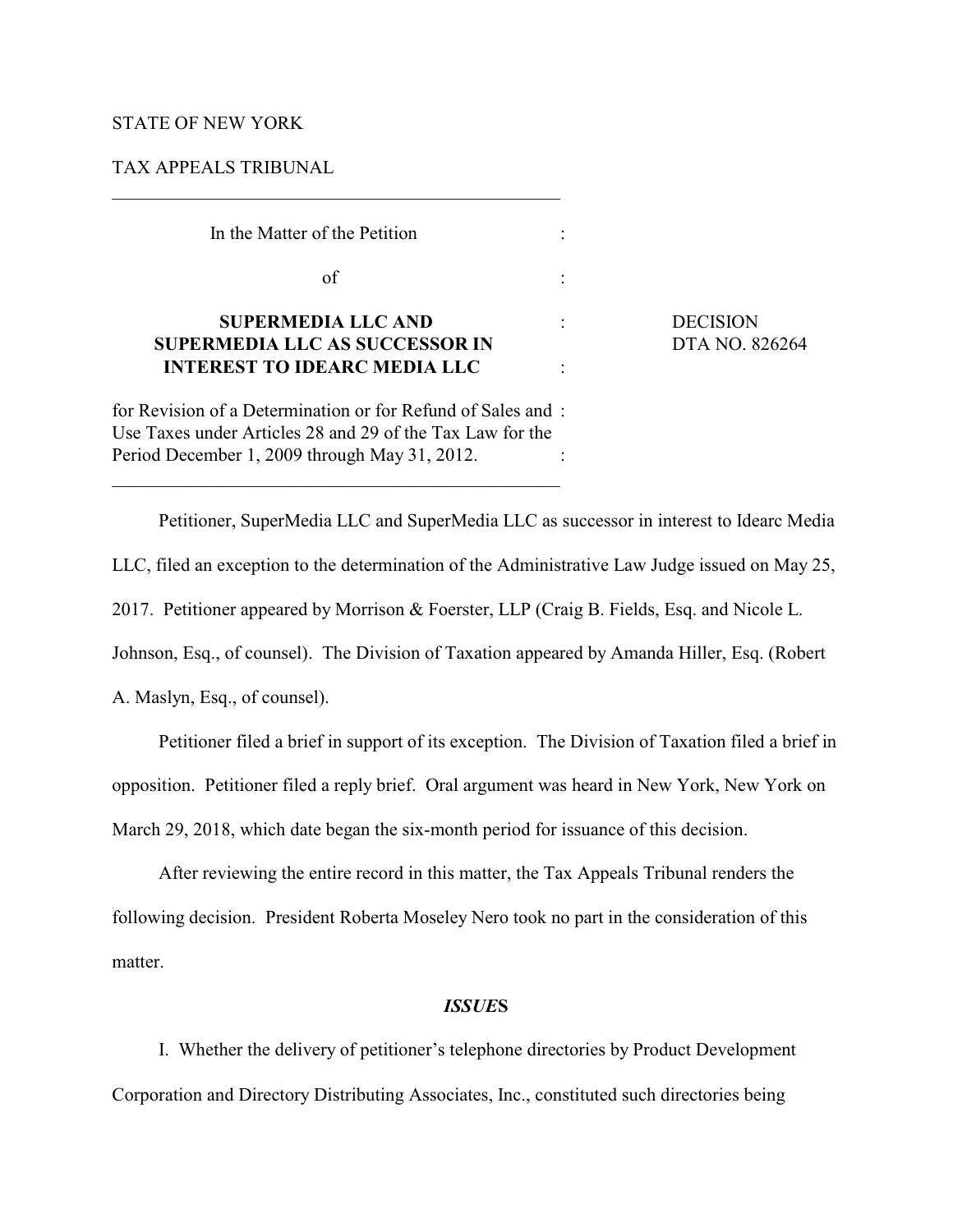mailed or shipped by means of a common carrier or like delivery service within the meaning and intent of Tax Law § 1115 (n) (4).

II. Whether the Division of Taxation is collaterally estopped from asserting that Product Development Corporation and Directory Distributing Associates, Inc., are not common carriers or like delivery services within the meaning of Tax Law  $\S$  1115 (n) (4).

# *FINDINGS OF FACT*

We find the facts as determined by the Administrative Law Judge, except finding of fact 18, which we have modified for clarity. These findings of facts, so modified, are set forth below.

 1. Petitioner, SuperMedia LLC and SuperMedia LLC as successor in interest to Idearc Media LLC (SuperMedia), is the purchaser of printed materials, known as the yellow pages telephone directories, that are printed outside of New York State. The telephone directories provide information and advertising to assist consumers seeking products and/or services. The directories primarily contain telephone numbers and advertising.

 2. The directories contain petitioner's advertisements, as well as advertisements for unrelated businesses. The advertising contained within the directories promotes the advertising company's business to its customers and potential customers.

 3. Petitioner's directories contain information for a selected geographic region (e.g., Queens or Albany) and are distributed throughout the United States, including in New York.

4. There is no charge to the recipients for the directories.

5. As relevant to this proceeding, petitioner arranged delivery of its yellow pages telephone directories into New York and contracted with the United States Postal Service (USPS), Product Development Corporation (PDC) and Directory Distributing Associates, Inc.

-2-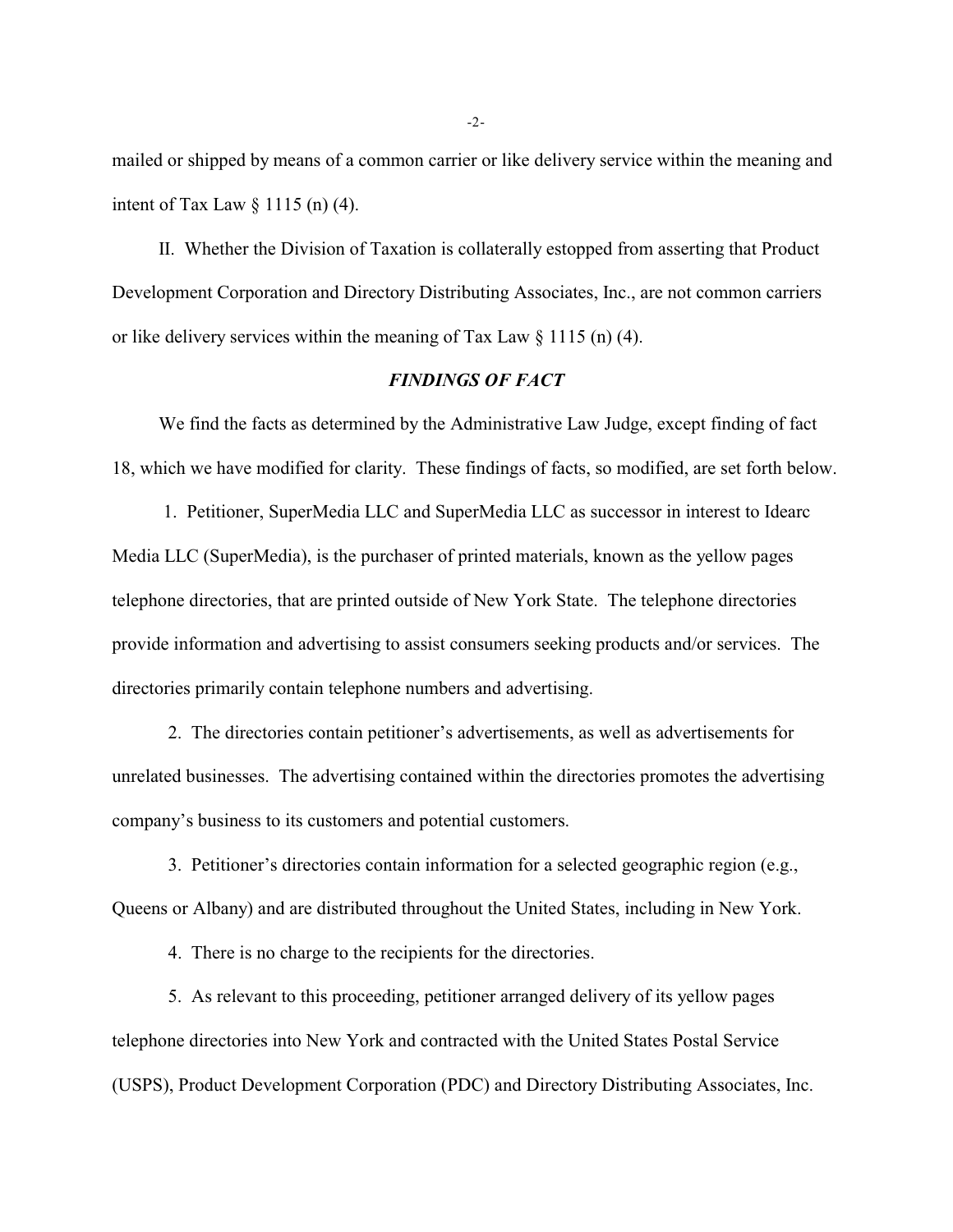(DDA) to deliver its telephone directories.

6. Petitioner determined which vendor to deliver the directories based strictly on cost.

7. The Division of Taxation (Division) audited petitioner's sales and use tax liabilities for the period December 1, 2009 through May 31, 2012 (audit period).

8. The Division determined that petitioner's expenses incurred in printing the directories that were distributed in New York by PDC and DDA were subject to tax, since it concluded that neither PDC or DDA were common carriers.

9. At the conclusion of the audit, the Division issued a notice of determination to petitioner, assessment No. L-039035459, dated January 30, 2013, that asserted additional tax and interest due as follows:

| Tax Period Ended | <b>Tax Amount</b><br>Assessed | <b>Interest Amount</b><br>Assessed | <b>Current Balance Due</b> |
|------------------|-------------------------------|------------------------------------|----------------------------|
| $02 - 28 - 10$   | 436,245.32<br>S.              | \$109,530.53                       | \$<br>545,775.85           |
| $05 - 31 - 10$   | 133,286.72                    | 30,136.63                          | 163,423.35                 |
| $08-31-10$       | 414,347.88                    | 83,545.12                          | 497,893.00                 |
| $11-30-10$       | 371,458.09                    | 66,083.74                          | 437,541.83                 |
| $02 - 28 - 11$   | 238,758.66                    | 37,281.84                          | 276,040.50                 |
| $05-31-11$       | 213,933.35                    | 28,504.98                          | 242,438.33                 |
| $08-31-11$       | 261,273.56                    | 28,902.73                          | 290,176.29                 |
| $11-30-11$       | 316,630.28                    | 28,465.44                          | 345,095.72                 |
| $02 - 29 - 12$   | 188,757.14                    | 13,200.30                          | 201,957.44                 |
| $05-31-12$       | 186,252.02                    | 9,293.72                           | 195,545.74                 |
| Totals           | \$2,760,943.02                | \$434,945.03                       | \$3,195,888.05             |

10. Petitioner timely filed a request for a conciliation conference with the Bureau of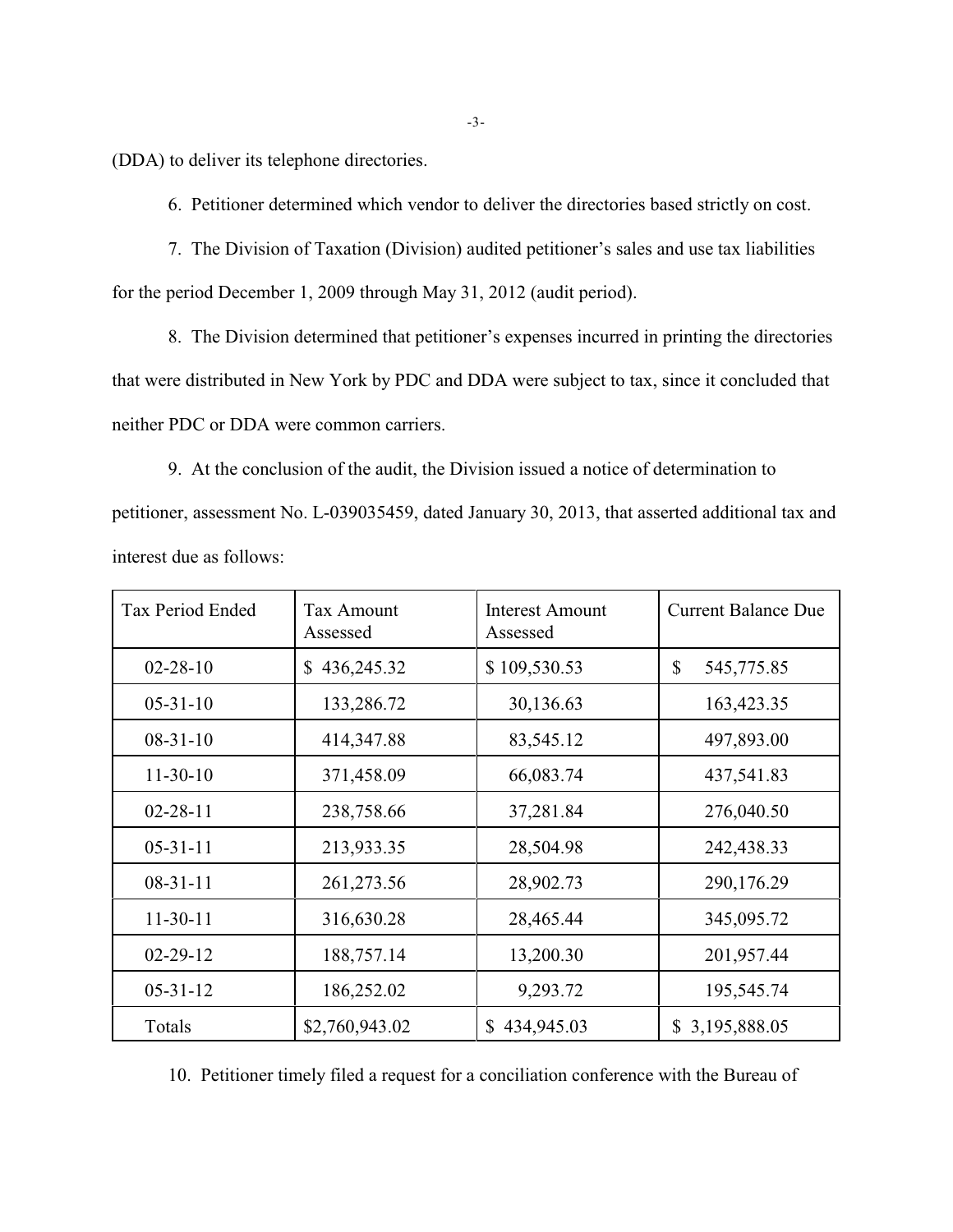Conciliation and Mediation Services (BCMS). A conciliation order was issued March 28, 2014, which sustained the notice of determination. Subsequently, petitioner timely filed its petition with the Division of Tax Appeals.

11. At the formal hearing, petitioner presented testimony from employees who worked for it during the audit period. These witnesses discussed the delivery of the directories and explained why a certain deliverer was chosen over another.

12. Susan Kochem testified regarding her employment duties during the audit period. Ms. Kochem was involved with media planning, graphic design and administration that supported four to five of petitioner's sales representatives.

13. Ms. Kochem testified that the purpose of the telephone directory was to provide information and advertising for consumers to use when they are looking for products and services and phone numbers for government agencies. The directory provided a way for advertisers to promote their products and services to consumers. There was no charge to the recipients for the directories.

14. Petitioner arranged for delivery of the directories into New York using third parties.

15. There were two types of distribution: (1) Initial (or Primary) Distribution; and (2) Secondary Distribution. Initial Distribution is the delivery of a directory to every business and residence within a set geographic area. Secondary Distribution occurs after Initial Distribution and is the delivery of directories to people who have moved or who request a directory.

16. Petitioner has used the USPS, PDC and DDA to deliver its directories for over 33 years.

17. During the audit period, petitioner used the USPS, PDC and DDA for Initial

-4-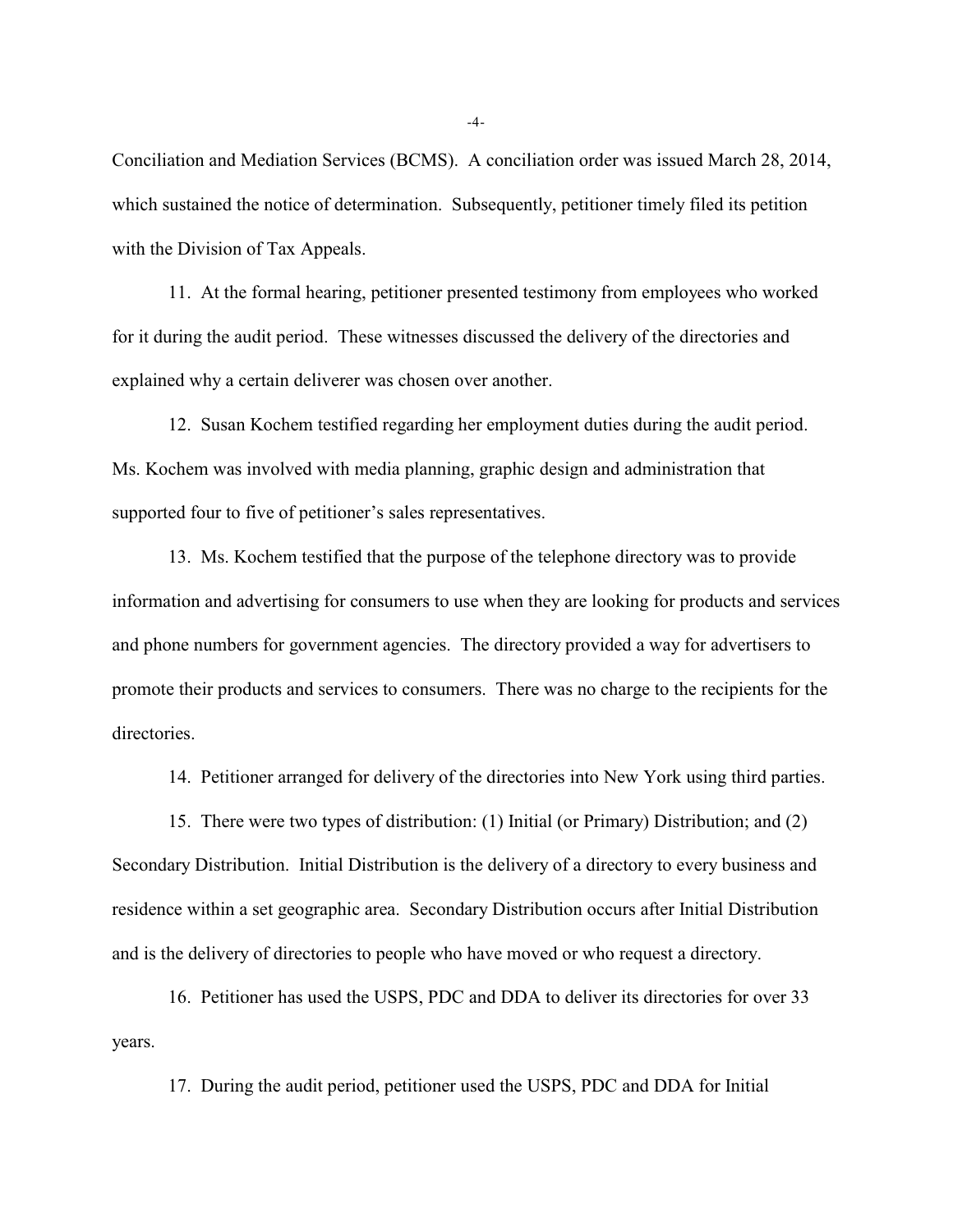Distribution and the USPS and Federal Express for Secondary Distribution.

18. For deliveries to be made by the USPS, after the directories were printed, they were shipped to petitioner's warehouse in Martinsburg, West Virginia. At the warehouse, petitioner bundled the directories by carrier route in zip code order onto pallets. The carrier routes were developed by the USPS.

19. Prior to delivery, petitioner alerted the various post offices about the pending delivery and the number of directories to be delivered. The pallets were then shipped to the appropriate regional post office.

20. Petitioner did not label each directory. Instead, cards with address, in carrier route order, were delivered with each pallet of directories.

21. Petitioner provided the USPS with a scheduled time frame for delivery. Petitioner did not instruct the USPS as to the order in which to deliver the directories.

22. Petitioner expected all deliveries made by USPS to occur during daylight hours. For residences, petitioner expected that the directories would be delivered by USPS to the mailbox if the directory fit. Otherwise, the USPS would leave the directory near the mailbox. For businesses, petitioner expected the USPS to deliver the directories inside the business.

23. The delivery process was managed by USPS and not petitioner. Petitioner did not have any involvement with the delivery by the carriers.

24. The USPS assigned a national representative to petitioner. Petitioner was in regular contact with the representative regarding the delivery of the directories.

25. Petitioner conducted quality checks to ensure that the directories were delivered. Petitioner would call certain residences and businesses to ensure receipt of the directory. If

-5-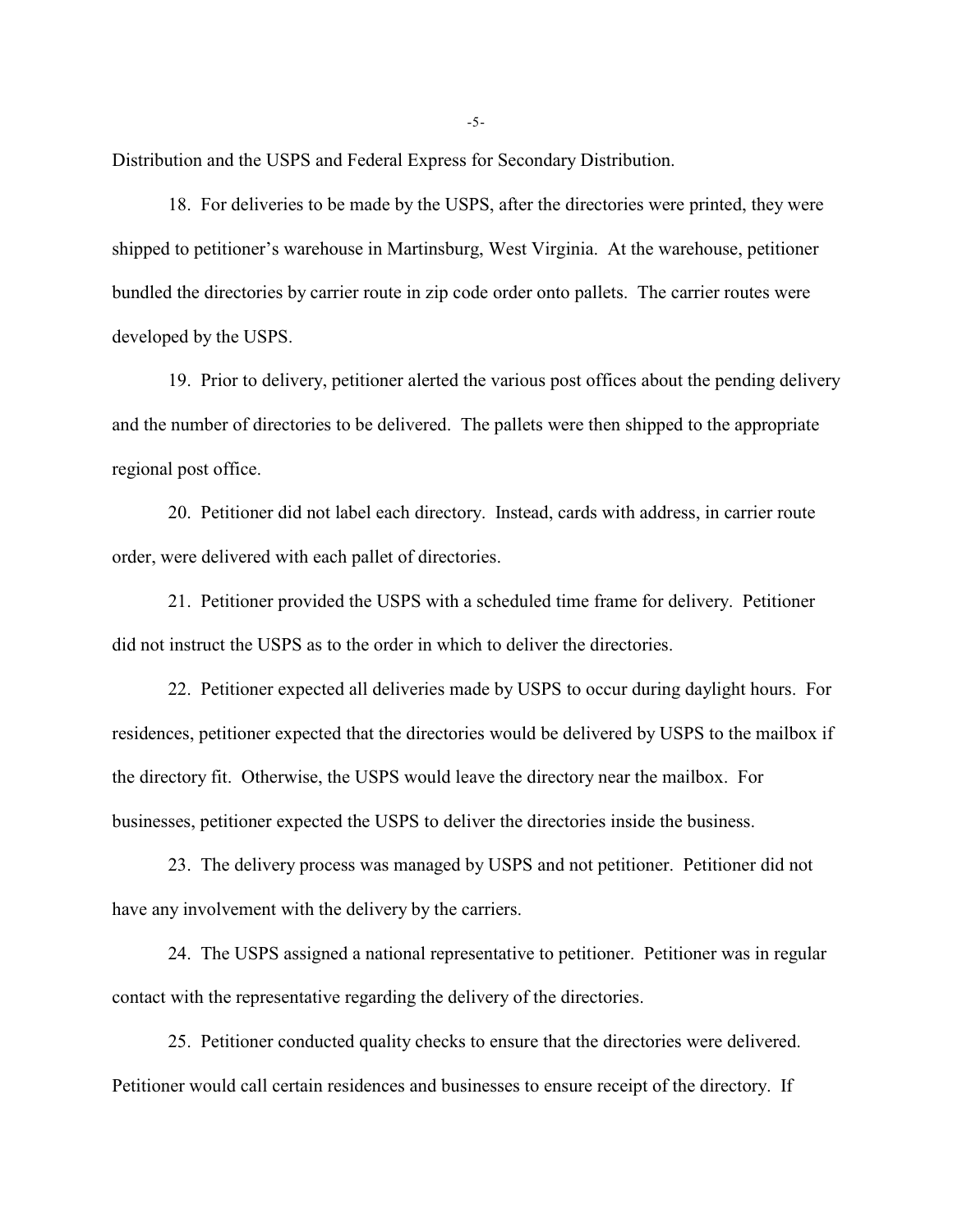petitioner was alerted to a problem with delivery, it contacted its USPS national representative.

26. If the USPS received extra directories, it would contact petitioner who either had the USPS recycle them or ship them back to petitioner's warehouse in West Virginia.

27. If the USPS needed additional directories, it would contact petitioner.

28. The rates charged by the USPS to petitioner were on a per book basis. Petitioner did not have a written contract with the USPS.

29. USPS carriers did not have any of petitioner's logos on their clothes or uniforms.

30. The USPS and petitioner did not have any officers or employees in common.

31. With respect to deliveries made by Federal Express, petitioner did have a written contract which included provisions for sending petitioner's directories by Smartpost beginning in September 2010. Under Smartpost, petitioner sent the directories to Federal Express' facility in Martinsburg, West Virginia. The directories were intermingled with the other packages shipped by Federal Express and sent to the USPS facility near the final destination for final delivery to the recipients.

32. Smartpost was a contract-only service offered by Federal Express. With Smartpost, petitioner was able to track the status of shipments.

33. The rates charged by Federal Express were on a per shipment basis.

34. There is no dispute that Federal Express was a common carrier.

35. Petitioner presented the testimony of Ken Kramer who is a Senior Vice-President, Initial Distribution for PDC. He has been employed by PDC since 2008. He is responsible for PDC's initial distribution operations east of the Mississippi, including New York. He testified regarding the services that PDC provided to its customers, including petitioner.

-6-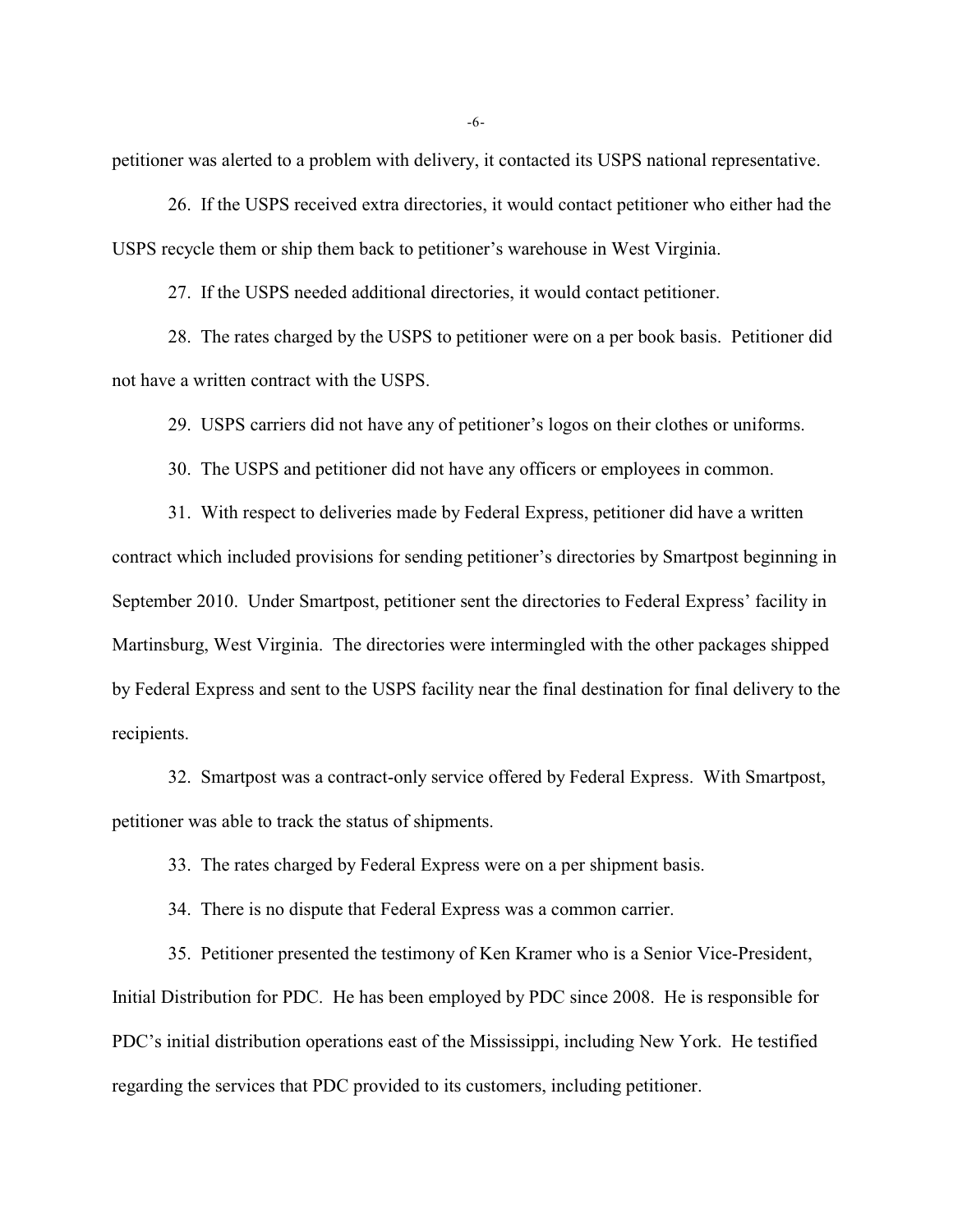36. PDC's primary business is the delivery of promotional and advertising materials. PDC delivered product samples, catalogs, door hangers and other materials, including directories.

37. Petitioner had a written contract with PDC regarding delivery of petitioner's directories which included a detailed list of required services such as petitioner's right to specify further services (work orders), petitioner's right to submit change orders, procedures for handling complaints, protection of confidential and proprietary information and certain insurance requirements. This contract also sets forth the required manner and method of delivery, the authority to provide additional copies of directories, the maintenance of detailed delivery records, provision for address corrections, verification of deliveries and for quality checks.

38. Petitioner contacted PDC and alerted it that a shipment of directories would be arriving and the number of directories in the shipment. Petitioner would then have the directories bundled on pallets and shipped to PDC's warehouse.

39. PDC would provide an extra directory at a customer's request. It would also make insertions or affixation of additional written material to the directories if petitioner made such a request and it would place the directories in plastic bags supplied by petitioner.

40. Petitioner electronically transmitted data to PDC containing the names and addresses of the recipients.

41. Petitioner would outline a geographic boundary and PDC would deliver a directory to everyone within that boundary.

42. Based on the information provided by petitioner, PDC created routes using the postal routing system. Petitioner did not instruct PDC as to the order of deliveries.

43. After PDC created the routes, the independent contractors hired by PDC would select

-7-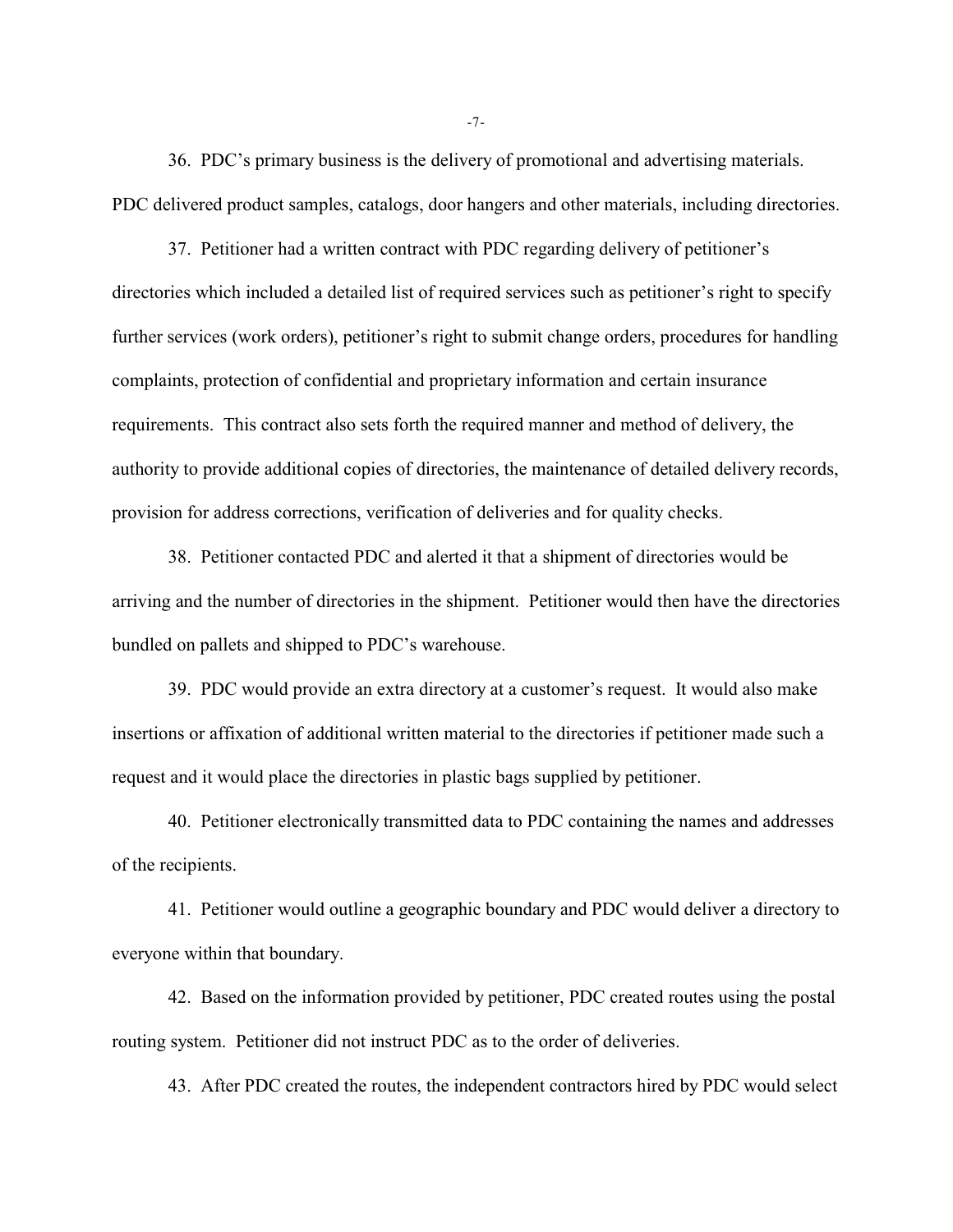whichever routes they wanted to deliver in, and they would go out and deliver. The independent contractors used their own vehicles to complete the deliveries.

44. Petitioner provided PDC with a time frame within which to deliver the directories.

45. It was petitioner's expectation that the directories would be delivered on the hinge side of the door or by the postal boxes for residents and inside the building for businesses. Petitioner also expected the directories to be delivered during daylight hours.

46. Beginning in 2010, the carriers used GPS data loggers to track each completed delivery. The GPS data loggers were owned by PDC, not petitioner. PDC also verified that delivery was completed by automated phone calls. The GPS data and results of the telephone verification were only provided to petitioner upon request.

47. After the carriers completed the routes, petitioner conducted spot checking by telephone to ensure that the delivery was completed.

48. If PDC had extra directories after a delivery was completed, it would contact petitioner regarding what to do with these directories. Petitioner either had PDC recycle the directories or ship the directories to petitioner's warehouse in Martinsburg, West Virginia.

49. If PDC did not have sufficient directories to complete the deliveries, it would contact petitioner regarding next steps.

50. PDC's method of delivery has remained constant over the years.

51. The delivery process was managed by PDC, not petitioner. PDC's carriers did not have any of petitioner's logos on their clothing. Petitioner did not provide any training to PDC or its carriers. PDC did not have any employees or officers in common with petitioner.

52. PDC charged petitioner on a per directory basis for delivery.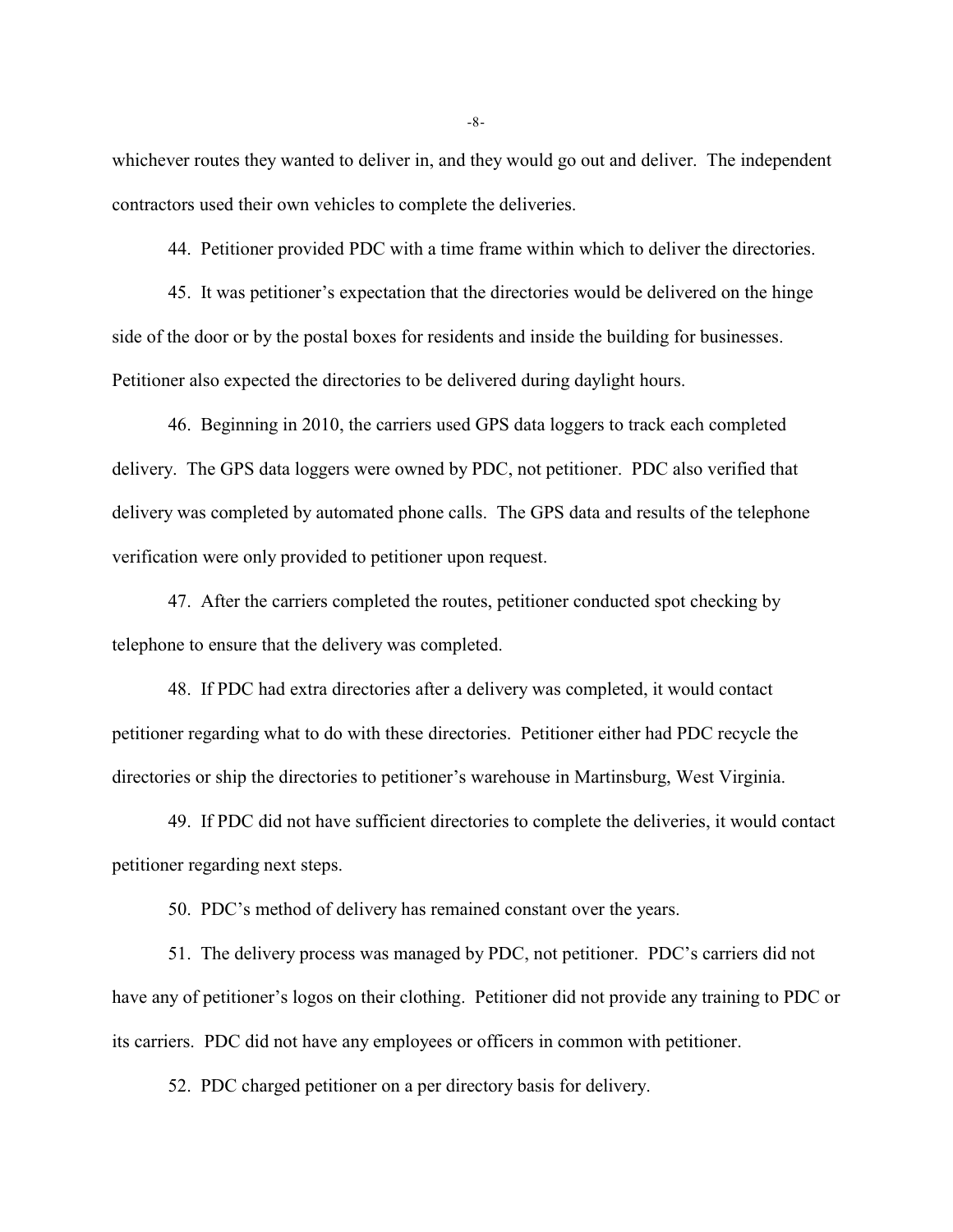53. Petitioner presented the testimony of Michael Shelton who was the Vice President, Treasurer and Director of Information Management Services for DDA. He has been employed by DDA for 45 years and retired in 2015. His testimony addressed the services that DDA provided to its customers, including petitioner.

54. DDA's primary line of business was the door-to-door distribution of telephone directories. Petitioner had a written contract with DDA regarding the delivery of petitioner's directories that resulted from a request for proposal by petitioner. The contract sets forth the specific services to be performed, including standards for delivery times, packaging and reporting requirements and, further, allows for such other services as the parties agree upon.

55. Petitioner contacted DDA and alerted it that a shipment of directories would be arriving and to the number of directories in the shipment. Petitioner would then have the directories bundled on pallets and shipped to DDA's warehouse.

56. Petitioner electronically transmitted data to DDA containing the names and addresses of the recipients.

57. DDA used independent contractors (i.e. carriers) to complete the deliveries. The independent contractors used their own vehicles to complete deliveries.

58. DDA determined how many carriers would deliver each route. Petitioner did not instruct DDA as to the delivery order.

59. Petitioner did not have any contact with the carriers.

60. It was petitioner's expectation that the directories would be delivered on the hinge side of the door or by the postal boxes for residents and inside the building for businesses. Petitioner also expected the directories to be delivered during daylight hours.

-9-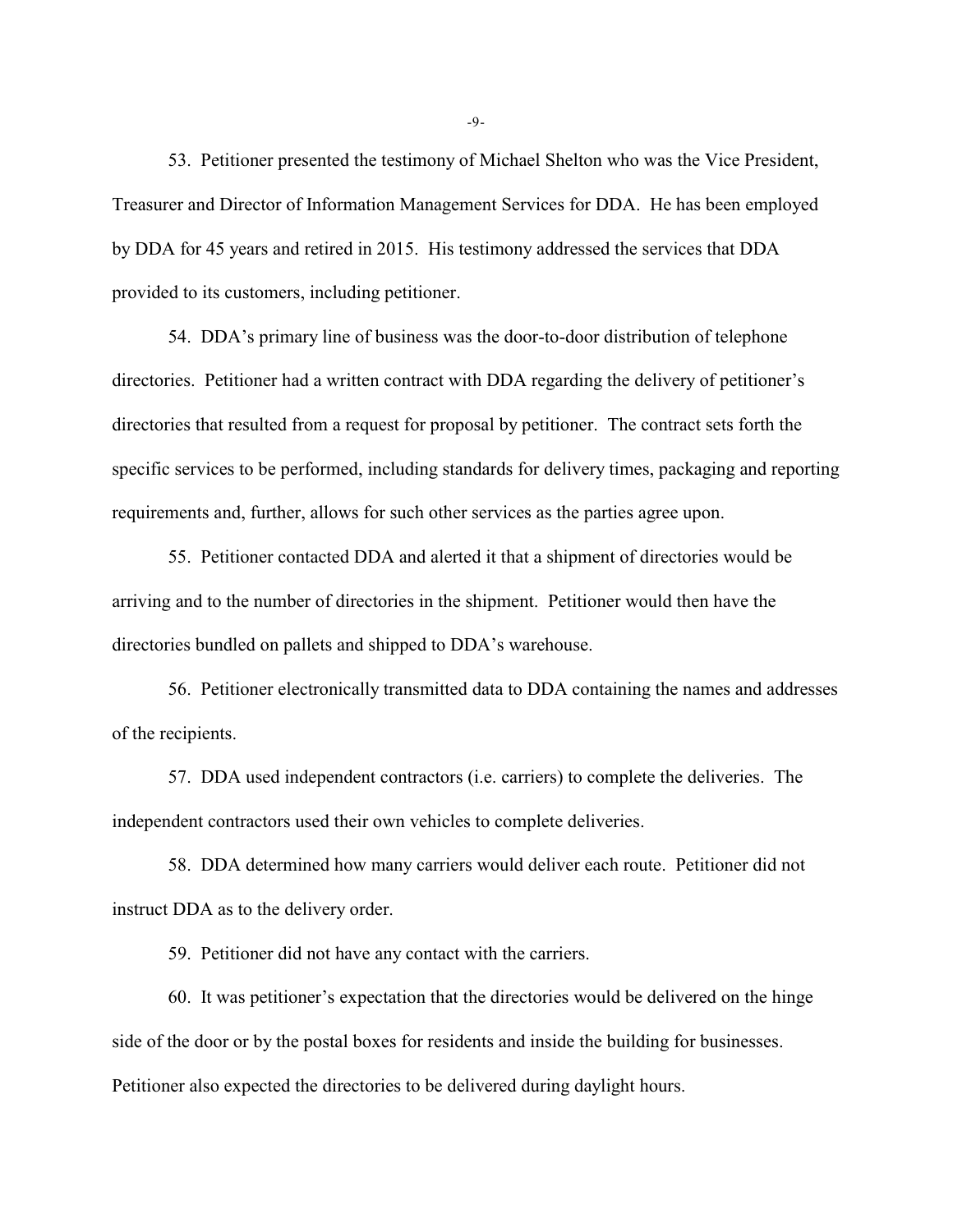61. DDA used two methods to deliver petitioner's directories: (1) carriers delivered the directories to recipients; and (2) DDA sent the directories to the USPS for delivery to the recipients. It was DDA's decision as to how to deliver the directories.

62. Beginning in May 2010, DDA's carriers used GPS data loggers to track each completed delivery. The GPS data loggers were owned by DDA, not petitioner. Prior to that time, DDA used computer generated calling to verify that delivery was completed.

63. DDA did not provide the data gathered by the GPS data loggers or the results of the computer generated calling to petitioner unless requested.

64. After the carriers completed the routes, petitioner conducted spot checking by telephone to ensure that the delivery was completed.

65. If DDA had extra directories after delivery was completed, it would contact petitioner regarding what to do with these directories. Petitioner either had DDA recycle the directories or ship the directories to petitioner's warehouse in Martinsburg, West Virginia.

66. If DDA did not have sufficient directories to complete the deliveries, it would contact petitioner regarding next steps.

67. Between 1998 and the periods at issue, DDA's delivery of directories only changed in two ways: (1) how the carriers were paid by DDA; and (2) the use of the GPS data loggers.

68. DDA's carriers did not have any of petitioner's logos on their clothing. Petitioner did not provide any training to DDA or its carriers. DDA did not have any employees or officers in common with petitioner.

69. DDA charged petitioner on a per directory basis for delivery.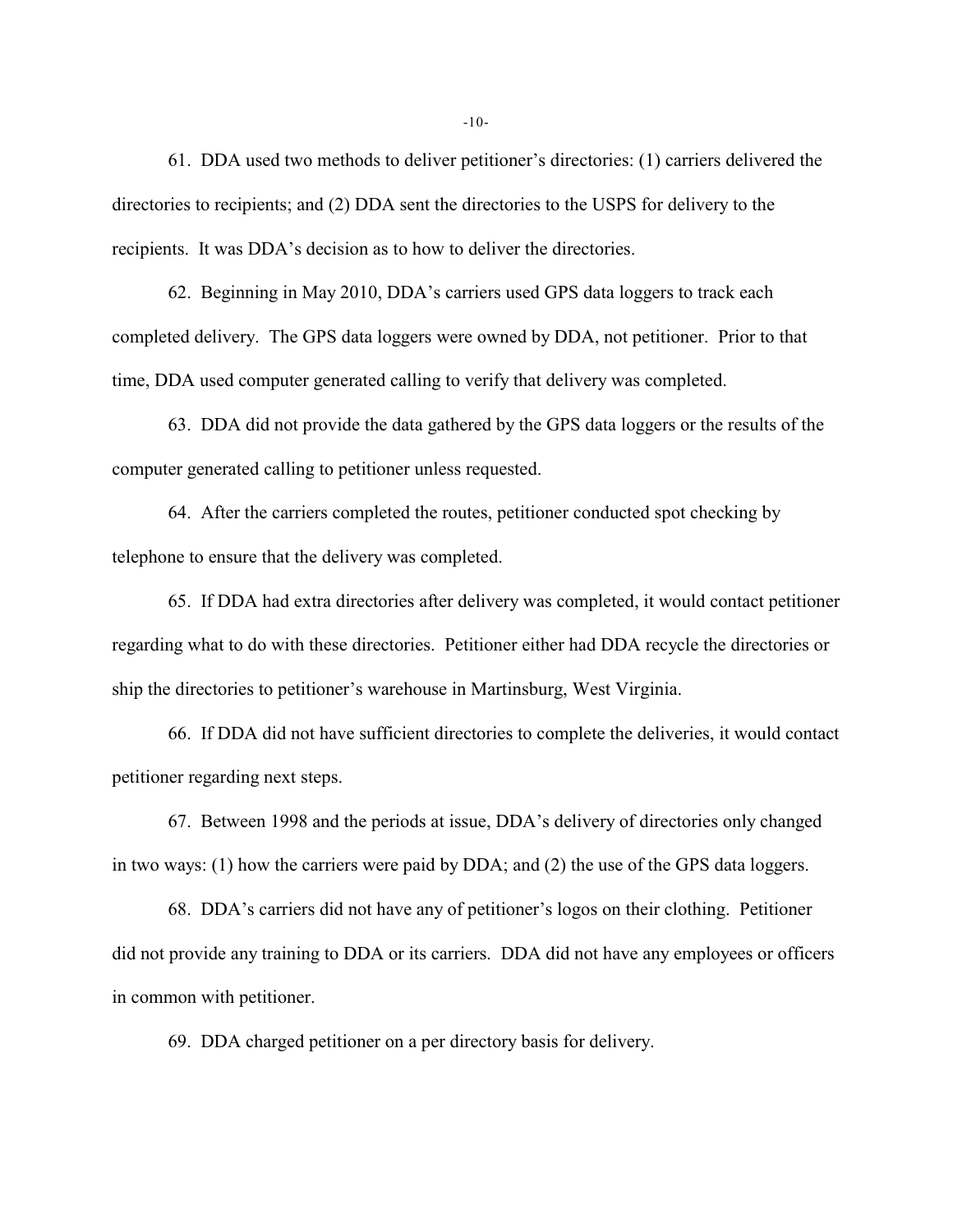#### *THE DETERMINATION OF THE ADMINISTRATIVE LAW JUDGE*

The Administrative Law Judge began her determination by noting that the distribution in New York of promotional material purchased out-of-state is a use of such materials under the Tax Law. The Administrative Law Judge explained that these promotional materials are exempt from tax where they are shipped without charge by the purchaser to its customers and potential customers by means of a common carrier, United States Postal Service (USPS) or like delivery service.

Next, the Administrative Law Judge found that petitioner caused telephone directories to be shipped to its customers and prospective customers via USPS, Federal Express, PDC, and DDA without charge, thus leaving as the only issue in this case whether PDC and DDA qualified as common carriers or like delivery services for purposes of the Tax Law.

As the Tax Law does not define the terms "common carrier" or "like delivery service," the Administrative Law Judge turned to definitions provided in case law and secondary sources. The Administrative Law Judge found that common carriers have been described as holding themselves out to the general public as providing shipping services according to a schedule of fixed rates without a negotiated contract, usually consisting of individual transactions rather than an ongoing course of business between the customer and carrier. The Administrative Law Judge contrasted this with a definition of "contract carrier" that described contract carriers as providing service for a limited number of customers routinely, either dedicating equipment or providing customized service for the customer. The Administrative Law Judge described the relationship between a contract carrier and its customers as typically pursuant to a ongoing relationship, service commitment, and commercial link between the carrier and its customers. Although the

-11-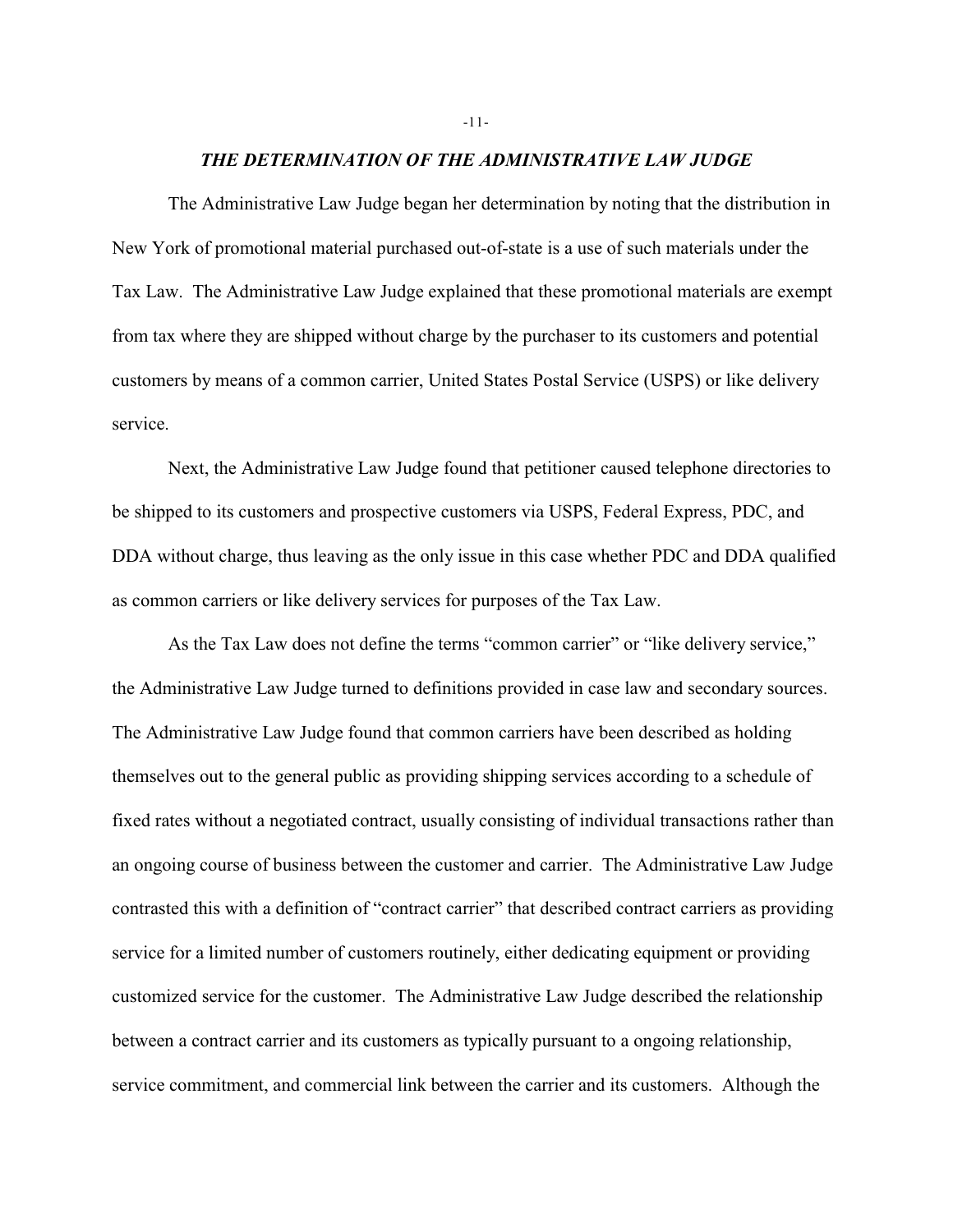Tax Law does not define these terms, the Administrative Law Judge noted that the Transportation Law distinguishes between common carriers and contract carriers, where the former are described as providing services to the general public and the latter as providing specialized services pursuant to special or individual contracts and offering specialized services not normally provided by common carriers.

Next, the Administrative Law Judge found that PDC and DDA both entered into contracts with petitioner. The Administrative Law Judge found that PDC's primary business is the delivery of promotional and advertising materials, while DDA specialized in delivering telephone directories. Both companies provide services for a specific type of customer, had ongoing business relationships with petitioner, and used independent contractors rather than its own employees to fulfill their obligations under the contracts, according to the Administrative Law Judge. These facts, combined with the fact that both companies provided a number of specialized services pursuant to individually negotiated contracts, led the Administrative Law Judge to conclude that PDC and DDA were acting as contract carriers rather than common carriers for petitioner within the meaning of the Tax Law.

Turning next to the question of whether the delivery services provided by PDC and DDA to petitioner qualified as "like delivery services" for purposes of the Tax Law, the Administrative Law Judge found that the Tax Law likewise did not define that term. The Administrative Law Judge applied principles of statutory construction to that term to determine that a like delivery service must have elements in common with the other delivery services exempted from tax under the statute. However, the Administrative Law Judge found that the facts did not show commonalities between PDC or DDA and common carriers or the USPS so much as the commonalities demonstrated between PDC and DDA and contract carriers. The Administrative

-12-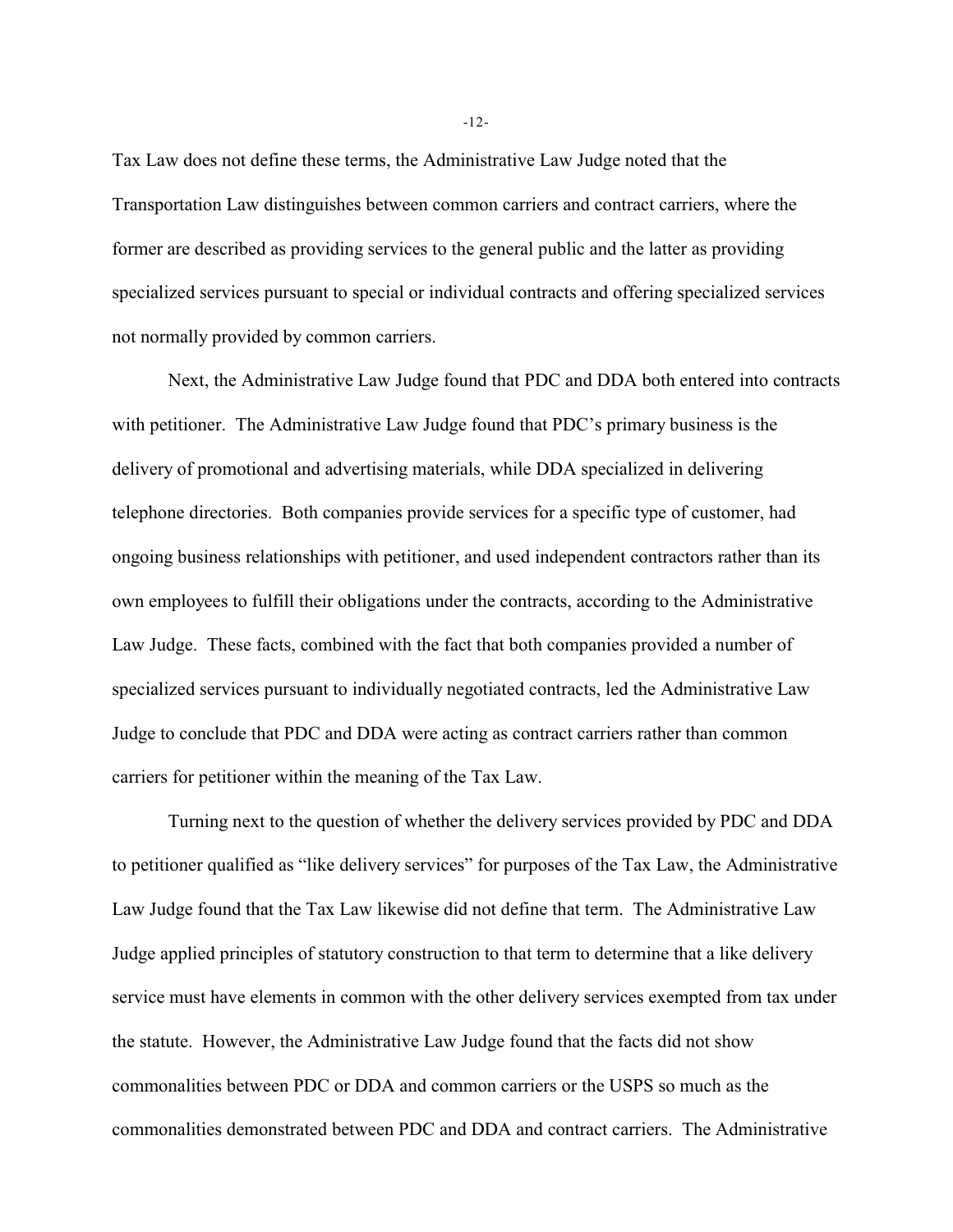Law Judge thus concluded that neither PDC nor DDA qualified as like delivery services under the statute.

Lastly, the Administrative Law Judge addressed petitioner's argument that collateral estoppel barred the Division from asserting that neither PDC nor DDA qualified as common carriers, as the issue was decided in a 2005 Division of Tax Appeals determination. However, the Administrative Law Judge reasoned that collateral estoppel would not be applicable to this matter as the Tax Law prohibits determinations by administrative law judges from being precedential or given any force or effect in any other proceedings conducted in New York. Notwithstanding the foregoing, the Administrative Law Judge concluded that a subsequent Appellate Division case involving PDC decided what qualifies as a common carrier or like delivery service for purposes of the tax exemption and remains the current legal authority on this issue.

The Administrative Law Judge denied petitioner's protest and sustained the notice of determination.

### *SUMMARY OF ARGUMENTS ON EXCEPTION*

Petitioner argues that the Administrative Law Judge erred in concluding that PDC and DDA did not qualify for the exemption from tax under Tax Law  $\S$  1115 (n) (4) and that the record indicates that PDC and DDA in fact qualified as common carriers, or in the alternative, like delivery services. Petitioner also argues that collateral estoppel bars the Division from asserting that PDC and DDA are not common carriers or like delivery services, as this was an issue finally resolved in petitioner's favor following a prior protest in the Division of Tax Appeals.

The Division counters that the Administrative Law Judge correctly concluded that PDC

-13-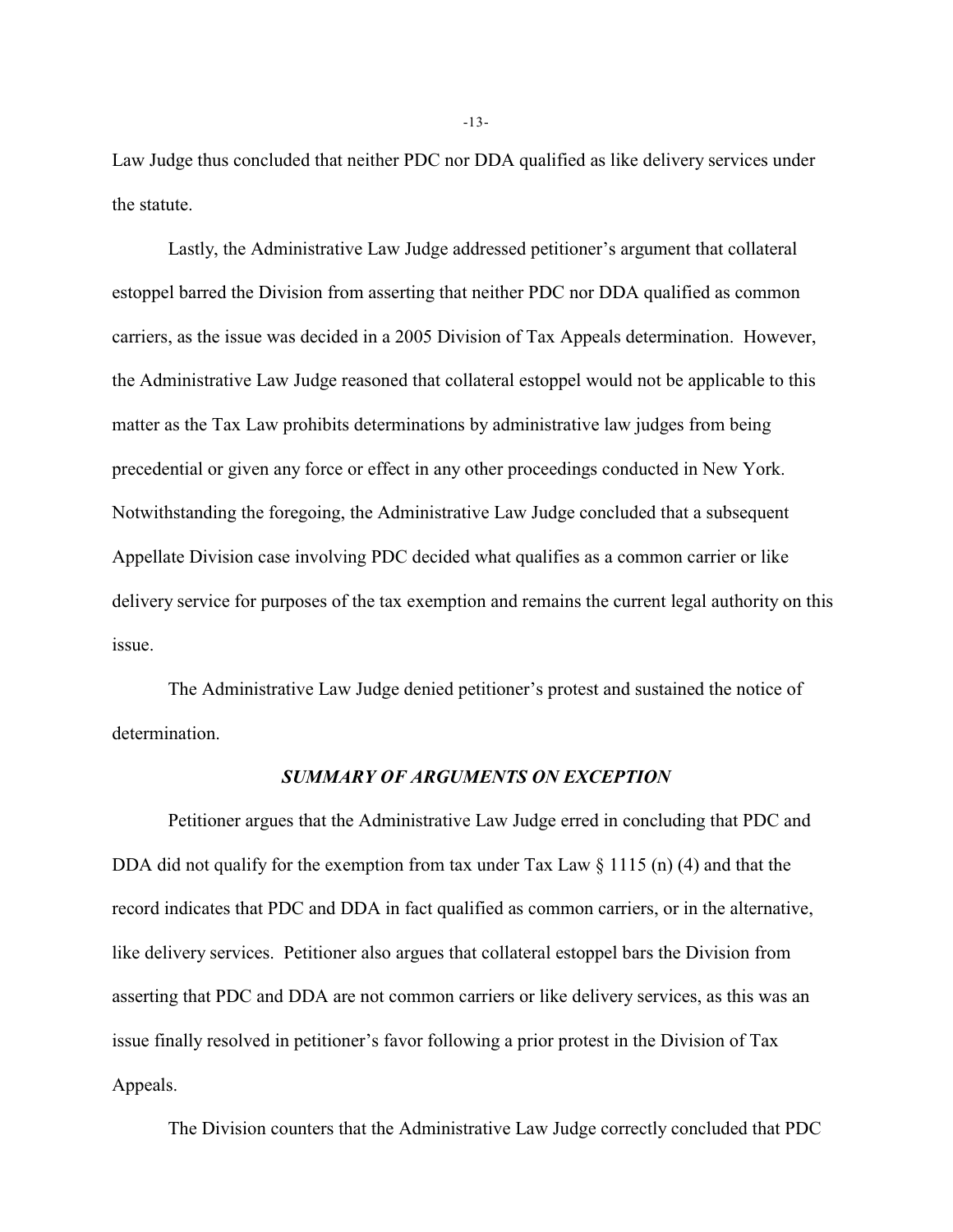and DDA did not qualify as common carriers or like delivery services. The Division also argues that collateral estoppel is not applicable where there was no evidence showing that the same issue was conclusively decided in the prior matter or where there was no evidence of privity between the parties involved in the prior and instant matters.

### *OPINION*

We begin with Tax Law  $\S 1115$  (n) (4), which provides an exemption from the use tax imposed by Tax Law  $\S 1107(7)$  (b), and sets forth, in relevant part:

"promotional materials . . . shall be exempt from tax under this article where the purchaser of such promotional materials mails or ships such promotional materials, or causes such promotional materials to be mailed or shipped, to its customers or prospective customers, without charge to such customers or prospective customers, by means of a common carrier, United States postal service or like delivery service."

As petitioner claims an exemption from sales tax, it bears the burden of showing that its interpretation of the exemption statute is the only reasonable interpretation or that the Division's interpretation is unreasonable (*Matter of Charter Dev. Co., L.L.C. v City of Buffalo,* 6 NY3d 578 [2006]; *Matter of Federal Deposit Ins. Corp. v Commissioner of Taxation & Fin.,* 83 NY2d 44, [1993] *Matter of Grace v New York State Tax Commn.*, 37 NY2d 193 [1975]), *rearg denied* 37 NY2d 816 [1975], *lv denied* 338 NE2d 330 [1975].

Where, as here, terms referred to in a statute are undefined, we must turn to definitions of those terms from case law (*see Matter of Yellow Book of New York, Inc. v Commissioner of Taxation & Fin.*, 75 AD3d 931 [3d Dept 2010], *lv denied* 16 NY3d 704 [2011], *citing Matter of Moran Towing & Transp. Co. v New York State Tax Commn.*, 72 NY2d 166 [1988]). In *Matter of Yellow Book of New York, Inc.*, a common carrier was described as an entity that holds itself out as providing shipping services to the general public for a specified compensation.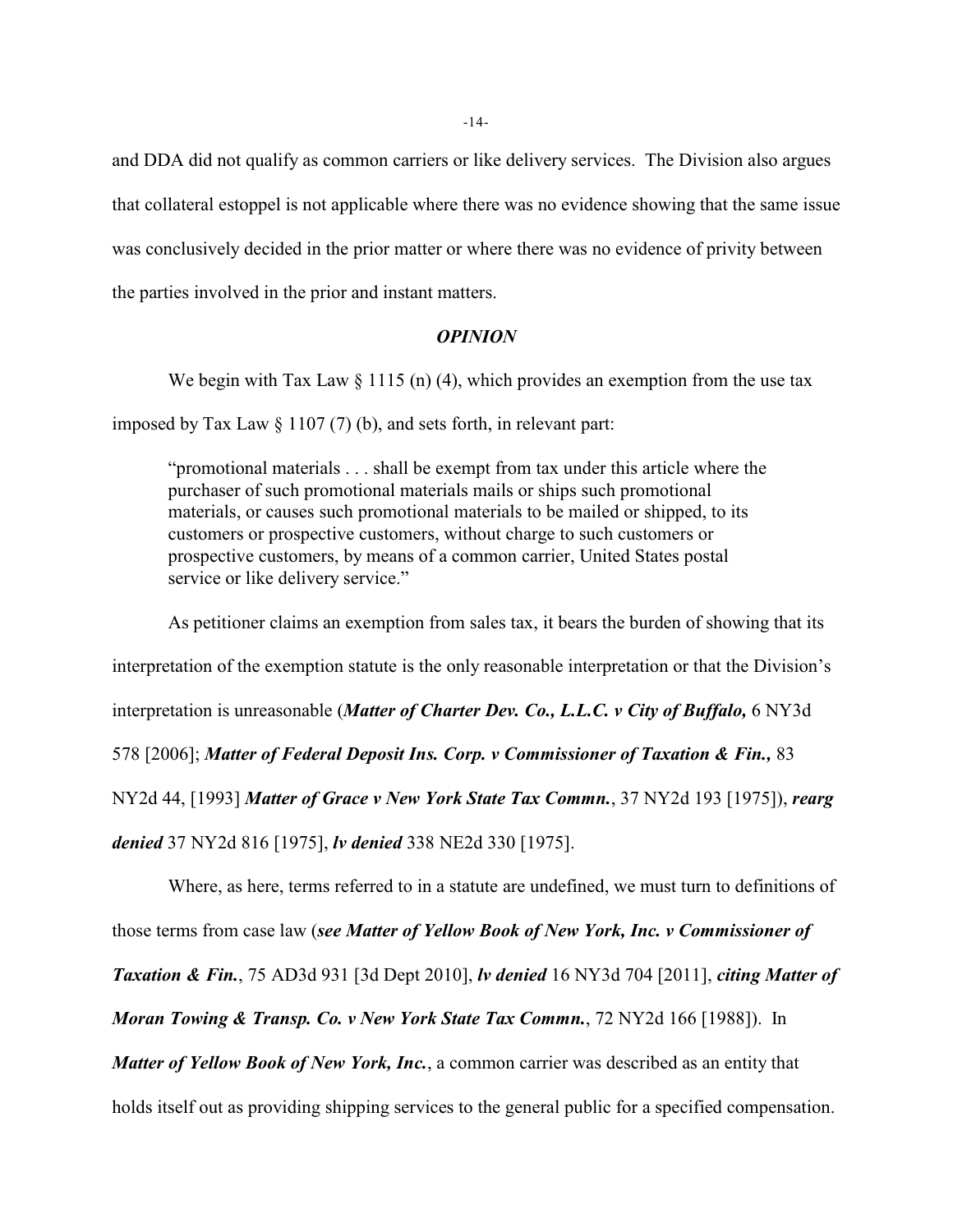A relatively recent federal case describes a common carrier as providing services without a negotiated contract and typically involving individual transactions rather than an ongoing course of business (*see M. Fortunoff of Westbury Corp. v Peerless Ins. Co.*, 432 F3d 127 [2d Cir 2005]). This contrasts with a contract carrier, which usually provides shipping services pursuant to bilateral contracts that are individually negotiated with more sophisticated shippers at arm's length (*id.*) We are also informed by the description of the term "[c]ontract carrier of property by motor vehicle" under Transportation Law § 2 (10) ("any person that transports property by motor vehicle for compensation under special and individual continuing contracts . . ."; *cf.* Transportation Law § 2 [8] [common carrier of property by motor vehicle serves the general public]).

We affirm the Administrative Law Judge's conclusion that the record demonstrates that PDC and DDA were acting as contract carriers rather than common carriers in their business relationships with petitioner. The record shows that petitioner entered into negotiated contracts with both PDC and DDA, that PDC's and DDA's respective business models are specialized delivery services of promotional and advertising materials and telephone directories, that both companies had long-standing business relationships with petitioner and that both companies followed special requirements petitioner had regarding delivery of its telephone directories. In short, the specialized nature of PDC's and DDA's business models and the services they actually provided to petitioner demonstrated that they acted as contract carriers in performing their contractual obligations for petitioner.

Tax Law § 1115 (n) (4) provides an exemption from the use tax for promotional materials delivered by common carriers, the USPS or "like delivery service." Again, the Tax Law does not provide a definition of a like delivery service, but we find the Appellate Division's description of

-15-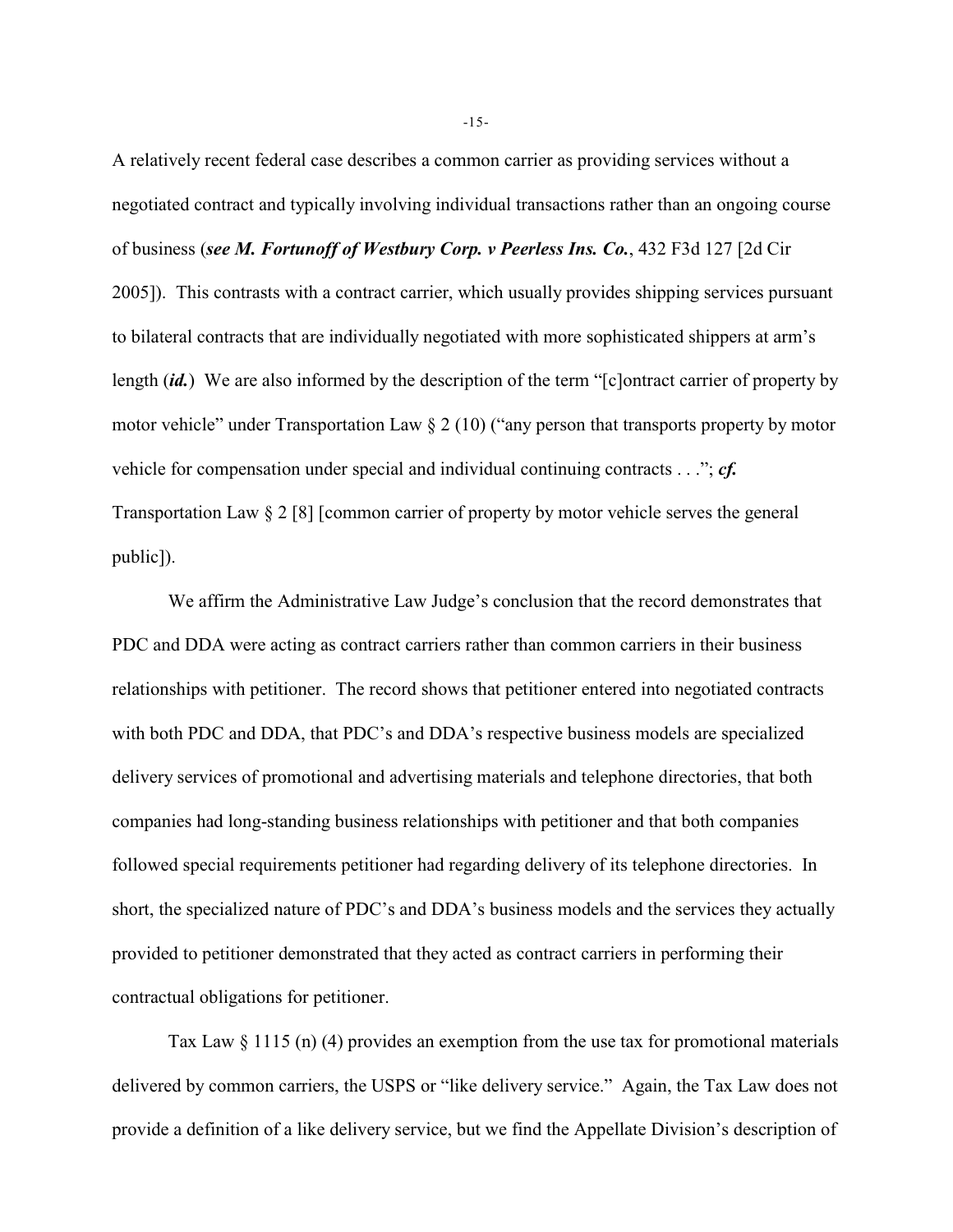like delivery services as services that are the same or substantially similar to the services provided by either common carriers or the USPS as controlling in this matter (*see Matter of Yellow Book of New York, Inc.*). As discussed herein, the record demonstrates that the delivery services provided by PDC and DDA were substantially similar to those provided by contract carriers rather than those provided by common carriers. Petitioner has not borne its burden of showing that its interpretation of the statute, namely, that the services provided by PDC and DDA qualified as like delivery services, was the only reasonable interpretation of the statute or that the Division's interpretation was unreasonable. Thus, we affirm the Administrative Law Judge's conclusion that neither PDC nor DDA qualified as like delivery services for the purposes of Tax Law § 1115 (n) (4).

Lastly, we turn to petitioner's argument that collateral estoppel bars the Division from asserting that PDC and DDA are not like delivery services for purposes of Tax Law § 1115 (n) (4), as both companies had been deemed to be common carriers in a prior proceeding before the Division of Tax Appeals (*see Matter of Verizon Yellow Pages Co.*, Division of Tax Appeals, April 7, 2005). Petitioner maintains that the Division cannot relitigate an issue that was previously adjudicated and thus PDC and DDA are like delivery services within the context of the statute.

To invoke the doctrine of collateral estoppel, its proponent must show an identity of issue which has necessarily been decided in the prior action and is decisive of the present action and there must have been a full and fair opportunity to contest the prior decision (*see Staatsburg Water Co. v Staatsburg Fire Dist*. 72 NY2d 147 [1988]; *Schwartz v Public Adm'r of County of Bronx*, 24 NY2d 65 [1969]). The party seeking the benefit of the doctrine bears the burden of

-16-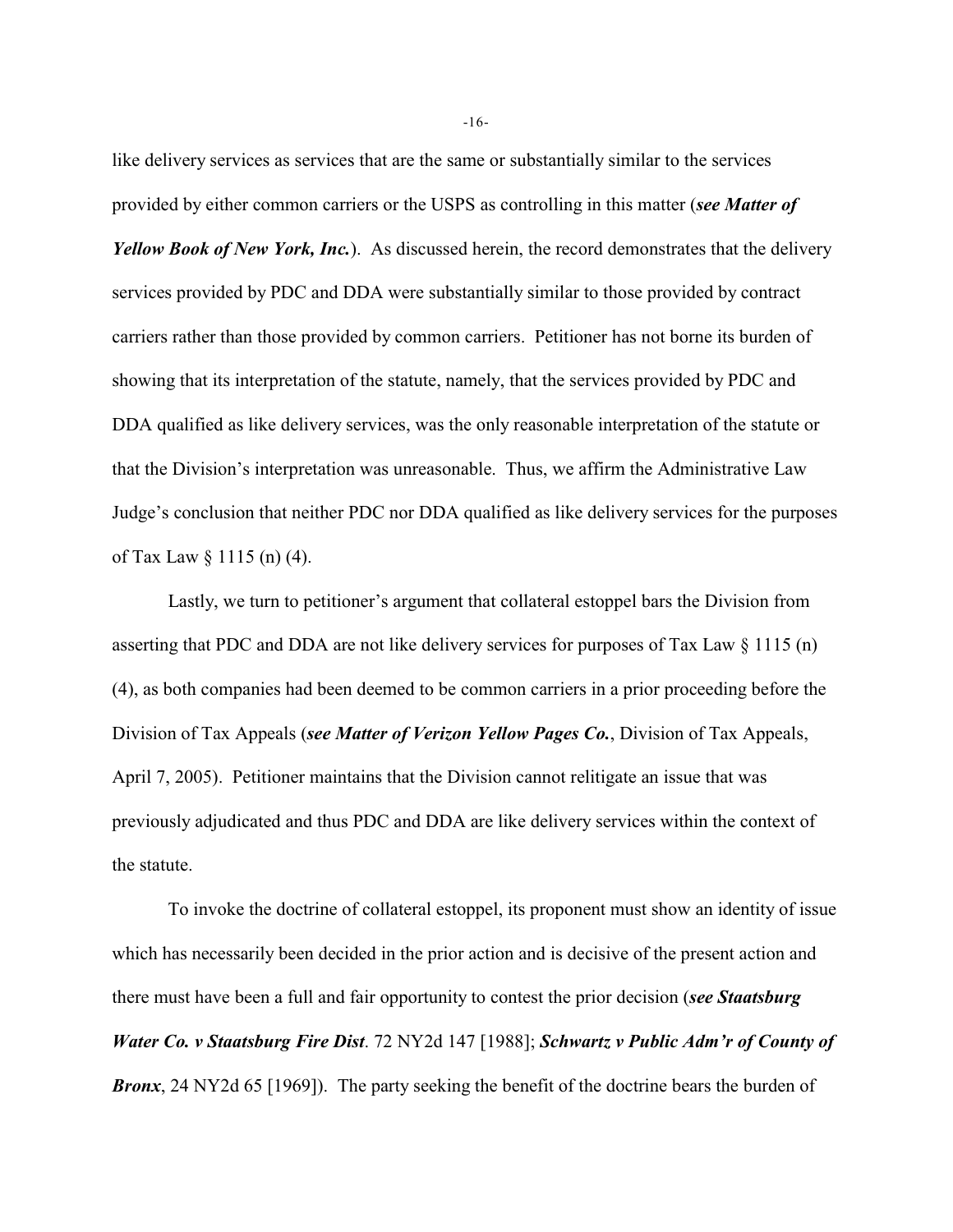showing the identity of issues in the present litigation and the prior determination (*Kaufman v Eli Lilly & Co.*, 65 NY2d 449 [1985]).

However, as noted by the Administrative Law Judge, Tax Law § 2010 (5) precludes application of collateral estoppel to an issue decided in a determination by a Division of Tax Appeals administrative law judge:

"Determinations issued by administrative law judges shall not be cited, shall not be considered as precedent nor be given any force or effect in any other proceedings conducted pursuant to the authority of the division or in any judicial proceedings conducted in this state."

As the statute precludes any force or effect of the outcome of the prior determination of an administrative law judge in any judicial proceedings conducted in New York, we agree with the Administrative Law Judge's conclusion that the prior determination cannot give rise to collateral estoppel in the instant matter. Furthermore, a subsequent Tax Appeals Tribunal case decided on December 11, 2008 and involving the same issue and one of the parties to this matter, came to a different conclusion, which was later confirmed by the Appellate Division (*Matter of*

*Yellow Book of New York, Inc.*). We thus affirm the conclusion of the Administrative Law

Judge that *Matter of Yellow Book of New York, Inc.* is the current legal authority on this issue.

Accordingly, it is ORDERED, ADJUDGED and DECREED that:

1. The exception of Supermedia LLC and Supermedia LLC as successor in interest to Idearc Media LLC is denied;

2. The determination of the Administrative Law Judge is affirmed;

3. The petition of Supermedia LLC and Supermedia LLC as successor in interest to Idearc Media LLC is denied; and

4. The notice of determination dated January 30, 2013 is sustained.